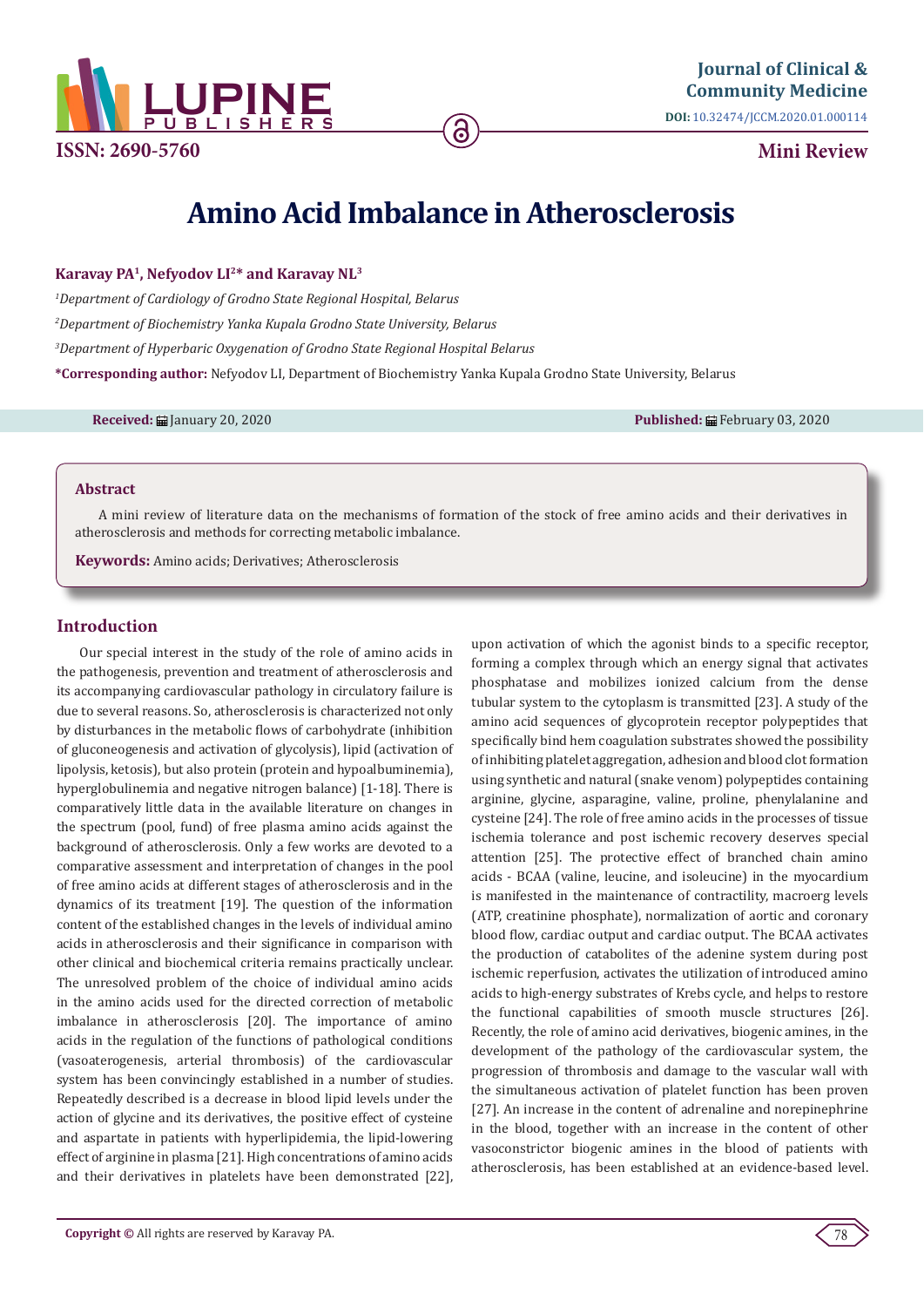The predominance of α-adrenergic receptors in arterial blood creates the conditions for the occurrence of vasoconstriction [28]. Thus, in patients with atherosclerosis, the activity of amino oxidase in the blood utilizing biogenic amines (serotonin, tyramine, and tryptamine) is significantly reduced, which creates the conditions for the manifestation of vascular effects of vasoconstrictor amines [29]. Platelet dense granules contain Ca2+, serotonin and other biogenic amines, ADP and ATP, secreted in the release reaction. Ca2 + ions are triggering factors in the formation of a platelet clot, spasm of blood vessels and acceleration of blood coagulation. Biogenic amines induce only primary aggregation [28]. The use of serotonin antagonists and the activation of catabolism enzymes of vasoconstrictor biogenic amines to eliminate the spastic component of ischemia seems to be a promising direction for the pathogenetic treatment of atherosclerosis.

Thus, the functioning of the cardiovascular system is carried out according to the neuro-humoral regulatory mechanism, and the development of pathological conditions occurs with the involvement of various types of metabolism and cellular structures. The adhesion-aggregation activity of platelets has a significant effect on the occurrence of thrombosis. As a result of platelet adhesion and aggregation, hemostasis is realized in small vessels. The emergence of adhesion is promoted by a change in the vascular wall, contact of platelets with collagen fibers, the release of ADP, biogenic amines, and traces of thrombin from damaged cells. Against the background of adhesion, platelet aggregation occurs, which is stimulated by ADP released from the formed elements of the blood as a result of the destabilization of their membranes under the action of prothrombinase. Platelet activation is a key step in the homeostatic process. Therefore, platelet activation is an essential stage of thermogenesis and vascular lesions [26,27]. The anti-atherogenic properties of the derivative of sulfur-containing amino acids Tau may be due to the fact that the synthesis of taurocholates promotes lipid absorption, lipolysis, and absorption of fatty acids in the intestine. On the other hand, conjugation of taurine (Tau) with bile acids affects the elimination of cholesterol from the body and thereby controls cholesterogenesis [28]. When rats are kept on a high-fat diet supplemented with Tau, the latter inhibits the rise in cholesterol in the liver, inhibiting its intestinal absorption. In addition, at a dose of 250 and 500mg / kg body weight, Tau activated the transport of cholesterol from the blood and its metabolism to bile acids [19]. Adding 300-500 mg of Tau to the diet reduces the concentration of bile acids and cholesterol in monkey bile and enhances the synthesis of taurocholates in piglets [20]. It is possible that the high level of taurocholates in some species of mammals (rats) complicates the modeling of experimental atherosclerosis, because the rate of exchange of bile acids increases due to the formation of chlotaurin.

The anti-atherogenic effect of S-adenosylmethionine, evaluated by increasing the level of glutathione and improving macro- and microcirculation, was investigated against the background of the atherogenic effect of cholesterol. S-adenosylmethionine is recommended as an additive in amino acid mixtures for parenteral nutrition. Currently, the best-known commercial preparations of S-adenosylmethionine in Europe are Samyr, Samet and Gambrel. Summarizing the above, it should be noted that the use of amino acid preparations for atherosclerosis is rational and the strategy for their use should be based on the elimination of the amino acid imbalance present in this disease, and the correction of the free sulfur-containing amino acids stock, including the use of taurine, whose anti-atherogenic properties should be considered quite promising [1-18].

Recently, new evidence has been obtained of the participation of amino acids in the pathogenesis of atherosclerosis. Thus, data were obtained on changes in extracellular levels of neurotransmitter amino acids during atherosclerotic brain damage-an increase in the concentration of both excitatory (glutamate, aspartate) and inhibitory amino acids (GABA and taurine) compared with the control [29].

It should be borne in mind that amino acids are not only important precursors for the synthesis of proteins and other N-containing compounds, but also participate in the regulation of the main metabolic pathways. For example, glutamate and aspartate are components of the malate aspartate shunt, and their concentrations control the rate of mitochondrial oxidation of glycolytic NADH. Glutamate also controls the rate of urea synthesis not only as a precursor to ammonia and aspartate, but as a substrate for the synthesis of N-acetyl glutamate, a significant activator of carbonyl phosphate synthase. This mechanism allows the regulation of urea synthesis at a relatively constant concentration. Certain amino acids (leucine) stimulate protein synthesis and inhibit autophagy degradation of the protein regardless of changes in cell volume, since they stimulate motor and protein kinase, which is one of the components of signal transduction of insulin. In the case of low energy supply of cells, motor stimulation with amino acids is inhibited by activation of camp-dependent protein kinase. Amino acid-dependent signaling also promotes insulin production by β-cells. This stimulates the anabolic effect of amino acids [30].

It is well known that the heart is "metabolically omnivorous" because it is able to actively oxidize fatty acids, glucose, ketone bodies, pyruvate, lactate, amino acids and even its structural proteins (in decreasing order of preference). The energy of these substrates provides not only mechanical contraction, but also the operation of various Tran's membrane pumps and conveyors necessary to maintain ionic homeostasis, electrical activity, metabolism and myocardial catabolism. Cardiac ischemia and the resulting coronary and heart failure alter both the electrical and metabolic activity of the myocardium. The preference for substrates has been little studied, although hypoxia during ischemia significantly changes the relative selectivity of the heart in the use of different substrates. Metabolic changes in heart rhythm disturbance are the main component of cardiac myopathies. At the same time, the potential contribution of amino acids to maintaining the electrical conductivity of the heart and stability during ischemia is underestimated. Despite the obvious evidence that amino acids have a cardio protective effect in ischemia and other cardiac disorders, their role in the metabolism of the ischemic heart has not yet been fully elucidated [31–33]. Studies on the determination

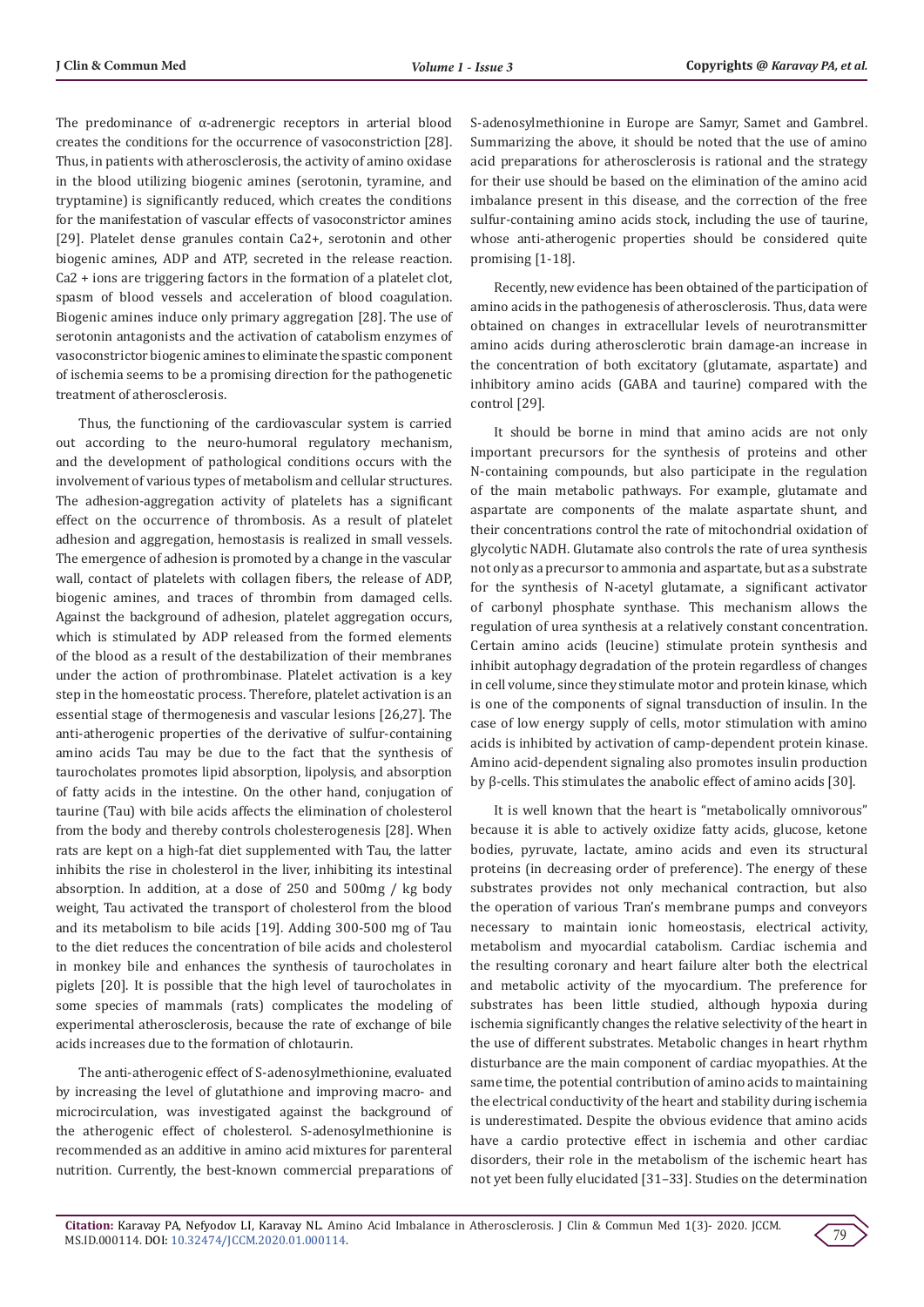of taurine and a number of amino acids predominant in the myocardium (glutamate, aspartate, glutamine and asparagine) in coronary insufficiency showed their differences in the content in the left and right ventricles in coronary insufficiency. A comparison of the levels of these amino acids in aortic stenosis and coronary heart disease in myocardial biopsy specimens showed higher concentrations of taurine in the left ventricle in both situations [34]. With severe, progressive cardio sclerosis in the rabbit myocardium, the content of phenylalanine and tyrosine increased, which was also found in patients with coronary heart disease, and the degree of increase in the level of amino acids changed depending on the clinical forms of coronary atherosclerosis (angina pectoris of various functional classes, myocardial infarction). Methionine is a key essential amino acid, a donor of methyl groups and sulfur. It takes an active part in the metabolism of carbohydrates, fats and amino acids, the activation of antioxidant and detoxifying systems. Methionine serves as an essential precursor of cysteine, glutathione, taurine and, as a cysteine precursor, is involved in the synthesis of insulin and coenzyme A. Methylation processes (involving S – adenosylmethionine) are associated with gene expression, the functioning of the sympathoadrenal system, and the formation of choline and acetylcholine [34].

With regard to coronary heart disease, a special role is played by violations of the formation of methionine, leading to the accumulation in the blood and urine of its predecessor, homocysteine. Examination and treatment of patients with homocystinuria revealed early and active development of atherosclerosis in young patients: hyperhaemolysis (e) anemia is a significant risk factor for the development of atherosclerosis and coronary heart disease. Clinical studies have revealed a significant effect of methionine on the growth of smooth muscle cells, followed by vascular endothelial dysfunction and the development of arterial hypertension with a high risk of thrombosis. It has been established that elevated homocysteine levels can be reduced by adding folic acid and B vitamins to food products. High plasma homocysteine levels during myocardial ischemia accelerate the oxidation of low and very low-density lipoproteins, thereby enhancing the development of atherosclerosis, altering the coagulation cascade and increasing thrombogenicity of blood decreases. Homocysteine with the participation of homocysteine thioacetone has in vitro and in vivo direct damaging effects on endothelial cells, leading to impaired endothelial vasodilation factor. Elevated homocysteine levels enhance lipid peroxidation through the generation of hydrogen peroxide and superoxide radicals. In addition to these factors, an increase in homocysteine levels stimulates the growth of smooth muscle cells in the vascular wall, exacerbating the narrowing of the bloodstream.

Lysine is involved in the formation of collagen, the strengthening of the vascular wall, in the formation of carnitine, promotes the utilization of fatty acids for the energy potential of cells and the preservation of the body's immune reactivity. When the artery walls rupture, the collagen threads connected to each other via lysine separate and protrude into the vascular lumen, like the lysine residues, and are washed by the circulating blood. Lipoprotein A, a specific form of cholesterol present in the bloodstream, has receptors for lysine, binds to it and penetrates the intima of blood vessels, thus starting the process of generating hydrogen peroxide and superoxide radicals. Arginine, a semi-essential amino acid, serves as a precursor to nitric oxide, which affects platelet aggregation and adhesive ability, reducing the ability to thrombosis and reducing the vascular reactivity of atherosclerotic altered arteries and promotes the formation of collagen in the walls of blood vessels [35].

Adding 11 essential amino acids to the diet of the elderly, including arginine in amounts of 11g. Within 2 weeks, it led to a decrease in the level of lipids, cholesterol, LDL and triglycerides in the blood plasma, exerting an anti-atherosclerotic effect [36]. It is known that the lipid content in blood plasma is controlled not only by the amount of dietary fats and carbohydrates, but also by dietary protein and amino acids. The source of such a protein is believed to be important. It is shown that, in addition, the amino acid and peptide composition of dietary protein is also of great importance. Sulfur-containing amino acids (SAA) are recognized as one of the most powerful modulators of lipid metabolism in a number of amino acids. SAA has been shown to act on HDL (high density lipoprotein) cholesterol and lower LDL (low density lipoprotein) lipoprotein. SAAs have some beneficial effects in atherosclerosis and related diseases (metabolic syndrome). The relative availability of SAA, as well as the amount of SAA in diet proteins, determine lipid metabolism. Although it is not completely clear how SAAs affect gene expression and lipid metabolism at the molecular level, it has been proven that SAAs act on metabolism through activation of transcription and post-translational modification of a number of regulatory proteins [37].

Taurine inhibits the development of atherosclerosis, has an anxiolytic effect, which is realized indirectly through its systemic effect on the synthesis of 5-HT and GABA. This amino acid has a depressant effect in the central nervous system, inhibiting neuronal activity in the spinal cord and brain [38]. Soy protein (hypocholesterolemia effect), unlike casein with a hypercholesterolemia effect, contains a greater amount of arginine and glycine and causes an increase in the content of plasma arginine and glycine. Soy protein induces a low insulin/glucagon ratio in both patients with hypercholesterolemia and normocholesterolemic situations. Casein causes a high insulin/glucagon ratio among patients with hypercholesterolemia.

Amino acids (arginine and glycine) induce a decrease, lysine and branched amino acids - an increase in serum cholesterol. It has been hypothesized that the control of cholesterol by insulin and glucagon is regulated by dietary and endogenous amino acids. The insulin / glucagon ratio is proposed as an early metabolic index of the influence of food proteins on serum cholesterol levels, a risk factor and the general mechanism by which nutrition factors influence the development of atherosclerosis and cardiovascular disease [39].

In the blood plasma of patients with endothelial disorders in atherosclerosis, the levels of citrate, GABA, glutamate and cysteine

80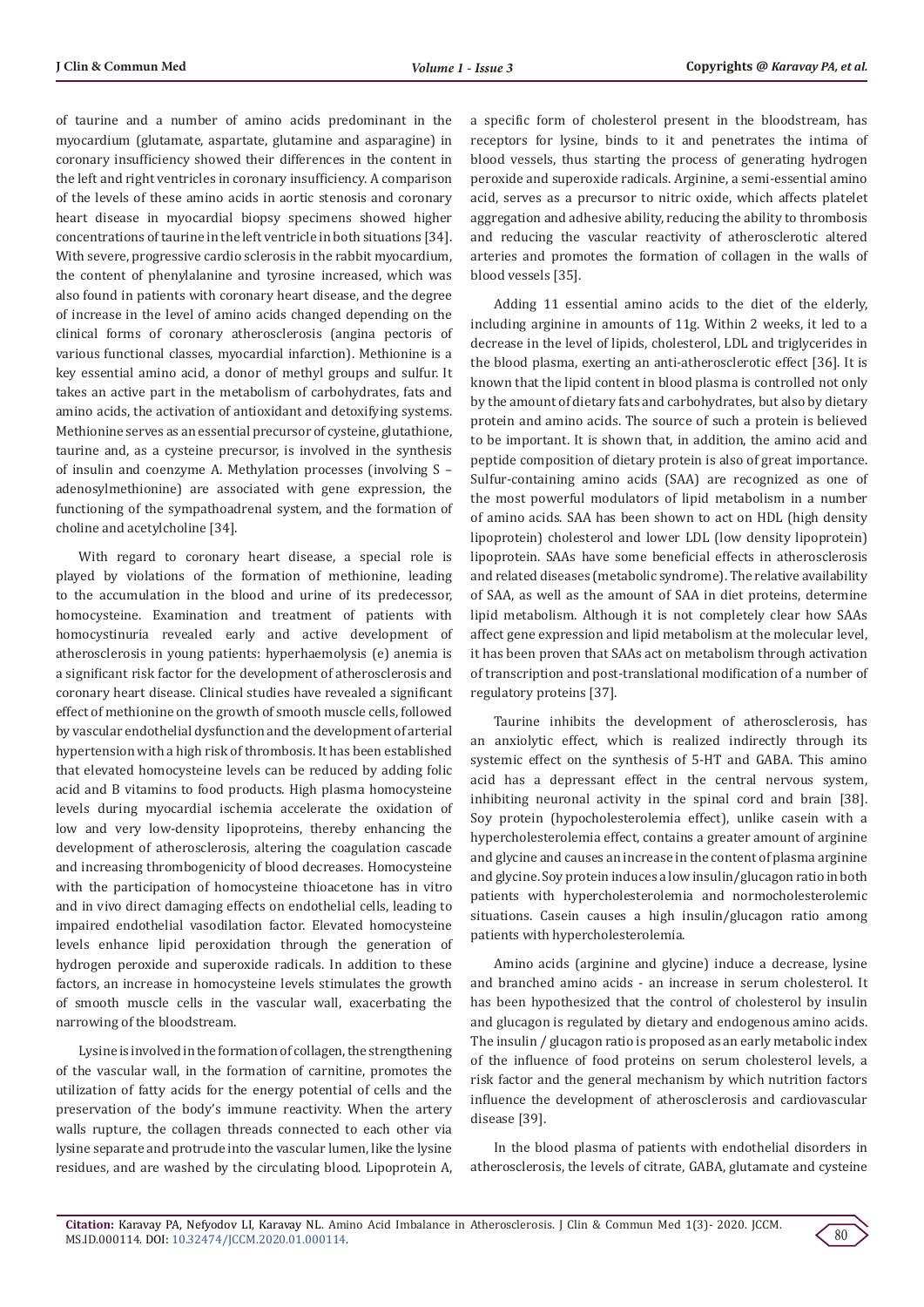were significantly different in comparison with myocardial ischemia in the content of glutamate and phenylalanine. On this basis, a differential diagnosis of aortic damage with coronary heart disease is considered possible [40]. The human heart uses a large number of free amino acids) as regulators of both myocardial protein metabolism [41] and energy metabolism. The dependence of the myocardium on the amino acid fund of the heart increases with heart failure due to the high activity of the anabolic in the myocardium and the lack of energy for cardiomyocytes. Anabolic reactions in the heart are dependent on the oxidation of fatty acids and glucose. Normally, the functional activity of the Krebs cycle is significantly dependent on the concentration of amino acids. Free amino acids are stimulators of mitochondrial energy under anaerobic conditions, and also contribute to the substrate supply of cycle. Essential to the availability of heart amino acids is that their absorption by the myocardium depends solely on their arterial levels. The content of BCAA amino acids (branched chain) in myocardial metabolism is the most significant activator of anabolism in the heart, the level of which is not dependent on insulin. A slight increase in arterial amino acids leads to a significant increase in myocardial uptake.

Amino acids play a crucial role in the metabolism of proteins and heart energy. In heart failure, the arterial pool of free AA, which is the determining factor in the absorption of amino acids by the myocardium, has not been practically studied. So, in comparison with the control, arterial amino acid levels were reduced in patients with heart failure. This decrease was associated with the severity of chronic heart failure and left ventricular dysfunction, in particular the level of aspartic acid [42]. A plant-based protein diet with a low Lys: Arg ratio has a beneficial normalizing effect on total serum cholesterol, LDL and adiponectin. To assess atherosclerosis, the Met: Gly ratio is also used. Amino acids as transceptors and regulators of nutrient fluxes by the mechanism of action on the metabolic fluxes of intracellular and extracellular concentrations of amino acids on motor proteins [43]. Amino acids are currently becoming increasingly widely regarded as cardio protective substrates that promote metabolism in the heart under anaerobic conditions and hypoxia through their participation in metabolic processes [44]. The specificity, ionic dependence, and kinetic properties of the amino acid transport systems identified in endothelial cells were compared and the regulation of the transport of vascular tone modulator by nitric oxide (NO) during hypoxia was studied. The transfer of L-arginine to endothelial and smooth muscle cells is modulated by atherogenic lipids. The joint localization of the cationic transporter of amino acids CAT-1, nitric oxide synthase (eNOS) in endothelial cells, which provides a new mechanism for regulating the formation of NO when L-arginine enters the bloodstream, has been proven [45].

The "homocysteine" theory of arteriosclerosis was recognized when it was shown that after exogenous methionine loading, the concentration of homocysteine and cysteine was higher in patients with cardiovascular disease compared with a healthy control. Increased homocysteine levels have been demonstrated in coronary artery disease and atherosclerosis. It was found that in mice consuming a methionine-enriched diet a significant athermanous aortic pathology was observed even at normal plasma homocysteine levels [46].

The development and progression of atherosclerosis, which ultimately leads to cardiovascular disease, is causally associated with hypercholesterolemia. Mechanically, the interaction between lipids and the immune system during the progression of atherosclerotic plaques contributes to the chronic inflammation observed in the artery wall during atherosclerosis. Localized inflammation and increased intercellular interaction can affect the polarization and proliferation of immune cells through changes in amino acid metabolism. In particular, the amino acids L-arginine (Arg), L-homoarginine (hArg) and L-tryptophane (Trp) have been extensively studied in the context of cardiovascular diseases, and their effect has been established as key regulators of vascular homeostasis, similar to the functions of immune cells. Cyclic effects between endothelial cells, congenital and adaptive immune cells occur with a change in the metabolism of Arg, hArg and Trp, which have a significant effect on the development of atherosclerosis. Thus, the metabolism and biological functions of Arg, L-homoarginine, and Trp allow them to be reasonably used for the treatment of atherosclerosis [47-48].

#### **References**

- 1. [Raja B Singh, Sushma A Mengi, Yan Jun Xu, Amarjit S Arneja, Naranjan S](https://www.ncbi.nlm.nih.gov/pubmed/19644578) [Dhalla \(2002\) Pathogenesis of atherosclerosis: A multifactorial process.](https://www.ncbi.nlm.nih.gov/pubmed/19644578) [Exp clin cardial 7\(1\): 40-53.](https://www.ncbi.nlm.nih.gov/pubmed/19644578)
- 2. Nefyodov LI (1996) Amino Acids and Their Derivatives (chemistry biochemistry pharmacology medicine) (edn). Proc of Internat. Symp pp:125.
- 3. Nefyodov LI, Karavay PA, Karavay NL (2014) Regulatory action of free amino acids and development on the basis of highly of substances infusion solutions with pathogenetic deterministic composition. Laboratory diagnosis Eastern Europe 3: 111-115.
- 4. Holden, JT (1962) Amino acid pools distribution formation and function of free amino acids proceedings. Amino Acid Pools Elsevier, Amsterdam, Netherlands pp. 815.
- 5. Lubec C (1990) Amino Acids (Chemistry, Biology, Medicine). Escom, New York, USA, pp: 1196.
- 6. Nefyodov LI (2010) The results of biochemical research and development of nitrogen containing compounds of natural origin. methodology of exploitation of biological properties as universal natural regulators of metabolism and drugs.
- 7. Nefyodov LI (1999) Biological activity and transport of drugs (edn.) Proc of Internat Symp, Grodno, Belarus, pp: 189.
- 8. Nefyodov LI (2000) VI Ordinary General Assembly Society of Biochemistry of Belarus (edn.) Proc of Internat Symp pp: 225.
- 9. Nefyodov LI (2001) Amino acids and their derivatives in biology and medicine (edn). Proc of Internat Symp, Grodno, Belarus, pp: 124.
- 10. Nefyodov LI (2001) Target oriented regulation of metabolic equilibrium by amino acids and strategy of their application as drugs with directional effects. LI Nefyodov XXXVII Zjazd Polskiego towarzystwa biochemicznego Torun 10(14): 327.
- 11. [Fafournoux P, Bruhat A, Jousse C \(2000\) Amino acid regulation of gene](https://www.ncbi.nlm.nih.gov/pubmed/10998343) [expression. BioChem J 351\(1\): 1-12.](https://www.ncbi.nlm.nih.gov/pubmed/10998343)

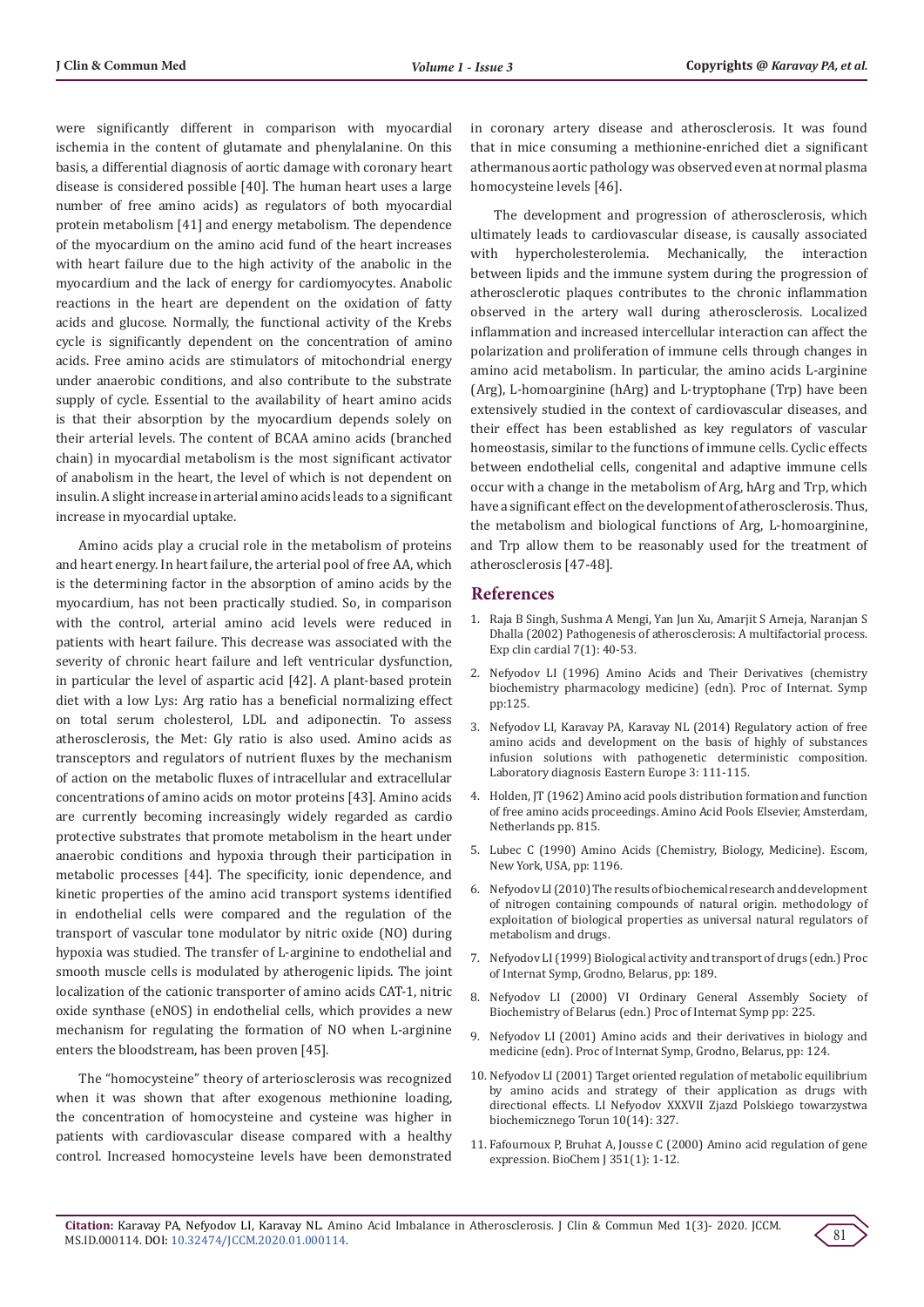- 12. [Meijer A \(2003\) Amino acids as regulators and components of](https://www.ncbi.nlm.nih.gov/pubmed/12771365)  [nonproteinogenic pathways. J Nutr 6\(1\): 2057S-2062S.](https://www.ncbi.nlm.nih.gov/pubmed/12771365)
- 13. [Bruhat A, Cherasse Y, Chaveroux C \(2009\) Amino acids as regulators of](https://www.ncbi.nlm.nih.gov/pubmed/19415732)  [gene expression in mammals. Biofactors 35\(3\): 249-257.](https://www.ncbi.nlm.nih.gov/pubmed/19415732)
- 14. [Karavay P A, Nefyodov L I, Karavay N L \(2016\) Amino acids in](https://www.ommegaonline.org/article-details/Amino-Acids-in-Metabolomics-Perspective-for-the-Use-of-Regulatory-Effects-of-Free-Amino-Acids-in-the-Creation-on-their-Basis-of-Infusion-Solutions/850)  [Metabolomics Perspective for the Use of Regulatory effects of Fee Amino](https://www.ommegaonline.org/article-details/Amino-Acids-in-Metabolomics-Perspective-for-the-Use-of-Regulatory-Effects-of-Free-Amino-Acids-in-the-Creation-on-their-Basis-of-Infusion-Solutions/850)  [Acids in the Creation on their Basis of Infusion Solutions. International](https://www.ommegaonline.org/article-details/Amino-Acids-in-Metabolomics-Perspective-for-the-Use-of-Regulatory-Effects-of-Free-Amino-Acids-in-the-Creation-on-their-Basis-of-Infusion-Solutions/850)  [Journal of Hematology & Therapy 2\(2\): 1-2.](https://www.ommegaonline.org/article-details/Amino-Acids-in-Metabolomics-Perspective-for-the-Use-of-Regulatory-Effects-of-Free-Amino-Acids-in-the-Creation-on-their-Basis-of-Infusion-Solutions/850)
- 15. Nefyodov LI (1992) DSci dissertation abstract (biochemistry) Formation of the stock of free amino acids and their derivatives under conditions of metabolic imbalance. Institute of Radiobiology of the Academy of Sciences of Belarus Minsk p: 32.
- 16. Nefyodov LI (1999) Mechanisms of regulatory effects and strategy of using amino acids and their derivatives as effective agents for metabolic therapy and medicinal preparations Proc of Internat Symp; Biological activity and transport of drugs. Nefydov LI (Ed.), Grodno, Belarus, pp: 189.
- 17. Nefyodov LI (1998) Mechanisms of regulation of metabolic balance results and prospects for the use of amino acids and their compositions as universal biologically active natural regulators of directional action and effective drugs. Vestsi NAS Belarus Ser bial navuk 4: 61-69.
- 18. Nefyodov LI (2010) The results of biochemical research and development of nitrogen containing compounds of natural origin methodology of exploitation of biological properties as universal natural regulators of metabolism and drugs.
- 19. [Meijer A \(2003\) Amino acids as regulators and components of](https://www.ncbi.nlm.nih.gov/pubmed/12771365)  [nonproteinogenic pathways. 6\(1\): 243-257.](https://www.ncbi.nlm.nih.gov/pubmed/12771365)
- 20. Nefyodov LI (1999) Taurine (biochemistry, pharmacology, medical application). RIPH, Grodno, Belarus pp: 145.
- 21. [Young Lee, Eun Hee Kim \(2019\) Therapeutic Effects of Amino Acids in](https://www.ncbi.nlm.nih.gov/pubmed/31360687)  [Liver Diseases. Current Studies and Future Perspectives J Cancer Prev](https://www.ncbi.nlm.nih.gov/pubmed/31360687)  [24\(2\): 72-78.](https://www.ncbi.nlm.nih.gov/pubmed/31360687)
- 22. Wu G (2013) [Functional amino acids in nutrition and health.](https://www.ncbi.nlm.nih.gov/pubmed/23595206) Amino [Acids](https://www.ncbi.nlm.nih.gov/pubmed/23595206) 45(3).
- 23. Lubec C, Rosental JA (1990) Amino Acids (Chemistry, Biology, Medicine). (Edn.), Escom, New York, USA, pp: 1196.
- 24. Bender DA (1975) Amino Acid Metabolism. J Willey& Sons, New York, USA, pp. 234.
- 25. [Wu G, Wu Z, Dai Z, Yang Y, Wang W, et al \(2013\)](https://www.ncbi.nlm.nih.gov/pubmed/23247926) Dietary requirements [of "nutritionally non-essential amino acids" by animals and humans.](https://www.ncbi.nlm.nih.gov/pubmed/23247926) Amino Acids [44\(4\): 1107.](https://www.ncbi.nlm.nih.gov/pubmed/23247926)
- 26. Nefyodov LI, Klimovich II, Moroz AR (1991) Statistical analysis of amino acid pool structure in donors blood plasma. Zdravoochranenie Belarusi 11: 10-13.
- 27. Nefyodov LI (1992) Biological activity of taurine (review). Vesti АN BSSR 3(4): 99-106.
- 28. Nefyodov LI (1990) Taurine metabolism in mammals (review). Vesti АN BSSR 5: 99-106.
- 29. [Patel RP, Levonen A, Crawford JH, Darley Usmar VM \(2000\) Mechanisms](https://www.ncbi.nlm.nih.gov/pubmed/10963720)  [of the pro and anti-oxidant actions of nitric oxide in atherosclerosis.](https://www.ncbi.nlm.nih.gov/pubmed/10963720)  [Cardiovasc Res 47\(3\): 465-474.](https://www.ncbi.nlm.nih.gov/pubmed/10963720)
- 30. [Alfred J Meijer \(2003\) Amino Acids as Regulators and Components](https://academic.oup.com/jn/article/133/6/2057S/4688224)  [of Nonproteinogenic Pathways. The Journal of Nutrition 133\(6\):](https://academic.oup.com/jn/article/133/6/2057S/4688224)  [2057S-2062S.](https://academic.oup.com/jn/article/133/6/2057S/4688224)
- 31. [Kenneth J Drake, Veniamin Y Sidorov, Owen P McGuinness, David H](https://www.ncbi.nlm.nih.gov/pubmed/23354395) [Wasserman, John P Wikswo \(2012\) Amino Acids as Metabolic Substrates](https://www.ncbi.nlm.nih.gov/pubmed/23354395) [during Cardiac Ischemia. Exp Biol Med 237\(12\): 1369-1378.](https://www.ncbi.nlm.nih.gov/pubmed/23354395)
- 32. [Zalba G, Beaumont J, San Jose G, Fortuno A, Fortuno MA, et al. \(2000\)](https://www.ncbi.nlm.nih.gov/pubmed/10879682) [Vascular oxidant stress molecular mechanisms and patho-physiological](https://www.ncbi.nlm.nih.gov/pubmed/10879682) [implications. J PhysiolBiochem 56\(1\): 57-64.](https://www.ncbi.nlm.nih.gov/pubmed/10879682)
- 33. [Aziz M, Yadav KS \(2016\) Pathogenesis of Atherosclerosis. Med Clin Rev](https://medical-clinical-reviews.imedpub.com/pathogenesis-of-atherosclerosisa-review.pdf) [2\(3\): 22.](https://medical-clinical-reviews.imedpub.com/pathogenesis-of-atherosclerosisa-review.pdf)
- 34. [Martin Lewis, Ben Littlejohns, Hua Lin, Gianni D Angelini, M Saadeh](https://www.ncbi.nlm.nih.gov/pubmed/25279314) [Suleiman \(2014\) Cardiac taurine and principal amino acids in right and](https://www.ncbi.nlm.nih.gov/pubmed/25279314) [left ventricles of patients with either aortic valve stenosis or coronary](https://www.ncbi.nlm.nih.gov/pubmed/25279314) [artery disease. The importance of diabetes and gender 13\(3\): 523.](https://www.ncbi.nlm.nih.gov/pubmed/25279314)
- 35. [Brosnan JT \(2001\) Amino acids then and now a reflection on Sir Hans](https://www.ncbi.nlm.nih.gov/pubmed/11895074) [Krebs contribution to nitrogen metabolism.](https://www.ncbi.nlm.nih.gov/pubmed/11895074) IUBMB Life 52(6): 265-270.
- 36. [Elisabet Bшrsheim, Quynh Uyen Bui, Sandrine Tissier, Melanie G Cree,](https://www.ncbi.nlm.nih.gov/pubmed/19041223) [Ola Ronsen \(2009\) Amino acid supplementation decreases plasma and](https://www.ncbi.nlm.nih.gov/pubmed/19041223) [liver triglycerides in elderly. Nutrition 25\(3\): 281-288.](https://www.ncbi.nlm.nih.gov/pubmed/19041223)
- 37. [Hiroaki Oda \(2006\) Functions of Sulfur-Containing Amino Acids in Lipid](https://www.researchgate.net/publication/7079864_Functions_of_Sulfur-Containing_Amino_Acids_in_Lipid_Metabolism) [Metabolism. The Journal of Nutrition 136\(6\): 1666S-1669S.](https://www.researchgate.net/publication/7079864_Functions_of_Sulfur-Containing_Amino_Acids_in_Lipid_Metabolism)
- 38. [Hariprasath kothandam, Priyadarsini Biradugadda, Brahmini Maganti,](https://www.alliedacademies.org/abstract/taurine-a-key-amino-acid-in-the-drug-discovery--a-review-4811.html) [Tanikonda Keerthi, Babitha Vegunta \(2012\) Taurine A Key Amino Acid](https://www.alliedacademies.org/abstract/taurine-a-key-amino-acid-in-the-drug-discovery--a-review-4811.html) [in the Drug Discovery A Review. Asian Journal of Biomed Pharmaceut](https://www.alliedacademies.org/abstract/taurine-a-key-amino-acid-in-the-drug-discovery--a-review-4811.html) [Sciences 2\(12\): 21-27.](https://www.alliedacademies.org/abstract/taurine-a-key-amino-acid-in-the-drug-discovery--a-review-4811.html)
- 39. [Sanchez, RW Hubbard \(1991\) Plasma Amino Acids and the Insulin](https://www.ncbi.nlm.nih.gov/pubmed/1943885) [Glucagon Ratio as an Explanation for the Dietary Protein Modulation of](https://www.ncbi.nlm.nih.gov/pubmed/1943885) [Atherosclerosis. Medical Hypothesis 35\(4\): 324-329.](https://www.ncbi.nlm.nih.gov/pubmed/1943885)
- 40. [Linlin Wang, Sha Liu, Wengang Yang, Haitao Yu, Li Zhang et al \(2017\)](https://www.nature.com/articles/srep40146) [Plasma Amino Acid Profile in Patients with Aortic Dissection Scientific](https://www.nature.com/articles/srep40146) [Reports pp: 40146.](https://www.nature.com/articles/srep40146)
- 41. [Roberto Aquilani, Maria Teresa La Rovere, Daniela Corbellini, Evasio](https://www.ncbi.nlm.nih.gov/pubmed/29140312) [Pasini, Manuela Verri, A et al. \(2017\) Plasma Amino Acid Abnormalities](https://www.ncbi.nlm.nih.gov/pubmed/29140312) [in Chronic Heart Failure. Mechanisms Potential Risks and Targets in](https://www.ncbi.nlm.nih.gov/pubmed/29140312) [Human Myocardium Metabolism Nutrients 9\(11\): 1251.](https://www.ncbi.nlm.nih.gov/pubmed/29140312)
- 42. [Ma LL, Ji GY, Jiang ZQ \(2014\) Influence of Dietary Amino Acid Profile on](https://www.researchgate.net/publication/314442724_Influence_of_Dietary_Amino_Acid_Profile_on_Serum_Lipids_in_Hypercholesterolemic_Chinese_Adults) [Serum Lipids in Hypercholesterolemic Chinese Adults. J Nutr Food Sci](https://www.researchgate.net/publication/314442724_Influence_of_Dietary_Amino_Acid_Profile_on_Serum_Lipids_in_Hypercholesterolemic_Chinese_Adults) [4:258.](https://www.researchgate.net/publication/314442724_Influence_of_Dietary_Amino_Acid_Profile_on_Serum_Lipids_in_Hypercholesterolemic_Chinese_Adults)
- 43. Milan Holeček, Bran chedchain (2018) amino acids in health and disease metabolism alterations in blood plasma and as supplements. Nutrition & Metabolism 15: 33.
- 44. [Kenneth J Drake, Veniamin Y Sidorov, Owen P McGuinness, David H](https://www.ncbi.nlm.nih.gov/pubmed/23354395) [Wasserman \(2012\) Amino Acids as Metabolic Substrates during Cardiac](https://www.ncbi.nlm.nih.gov/pubmed/23354395) [Ischemia. Exp Biol Med 237\(12\): 1369-1378.](https://www.ncbi.nlm.nih.gov/pubmed/23354395)
- 45. [Mann Giovanni E, David L Yudilevich, Luis Sobrevia \(2003\) Regulation of](https://www.ncbi.nlm.nih.gov/pubmed/12506130) [Amino Acid and Glucose Transporters in Endothelial and Smooth Muscle](https://www.ncbi.nlm.nih.gov/pubmed/12506130) [Cells Physiol Rev 83\(1\): 183-252.](https://www.ncbi.nlm.nih.gov/pubmed/12506130)
- 46. [Selhub J, TroenAM \(2016\) Sulfur amino acids and atherosclerosis a role](https://www.ncbi.nlm.nih.gov/pubmed/26647293) [for excess dietary methionine. Ann N Y Acad Sci 1363:18-25.](https://www.ncbi.nlm.nih.gov/pubmed/26647293)
- 47. [KatrinNitz, Michael Lacy \(2019\) Amino Acids and Their Metabolism](https://www.ncbi.nlm.nih.gov/pubmed/30650999) [in Atherosclerosis. Arteriosclerosis Thrombosis, and Vascular Biology](https://www.ncbi.nlm.nih.gov/pubmed/30650999) [39\(3\): 319-330.](https://www.ncbi.nlm.nih.gov/pubmed/30650999)
- 48. [Yanni AE, Agrogiannis G, Nomikos T, Fragopoulou E, Pantopoulou A, et al.](https://www.ncbi.nlm.nih.gov/pubmed/19701712) [\(2010\) Oral supplementation with L-aspartate and L-glutamate inhibits](https://www.ncbi.nlm.nih.gov/pubmed/19701712) [atherogenesis and fatty liver disease in cholesterol-fed rabbit. Amino](https://www.ncbi.nlm.nih.gov/pubmed/19701712) [Acids 38\(5\): 1323-1331.](https://www.ncbi.nlm.nih.gov/pubmed/19701712)